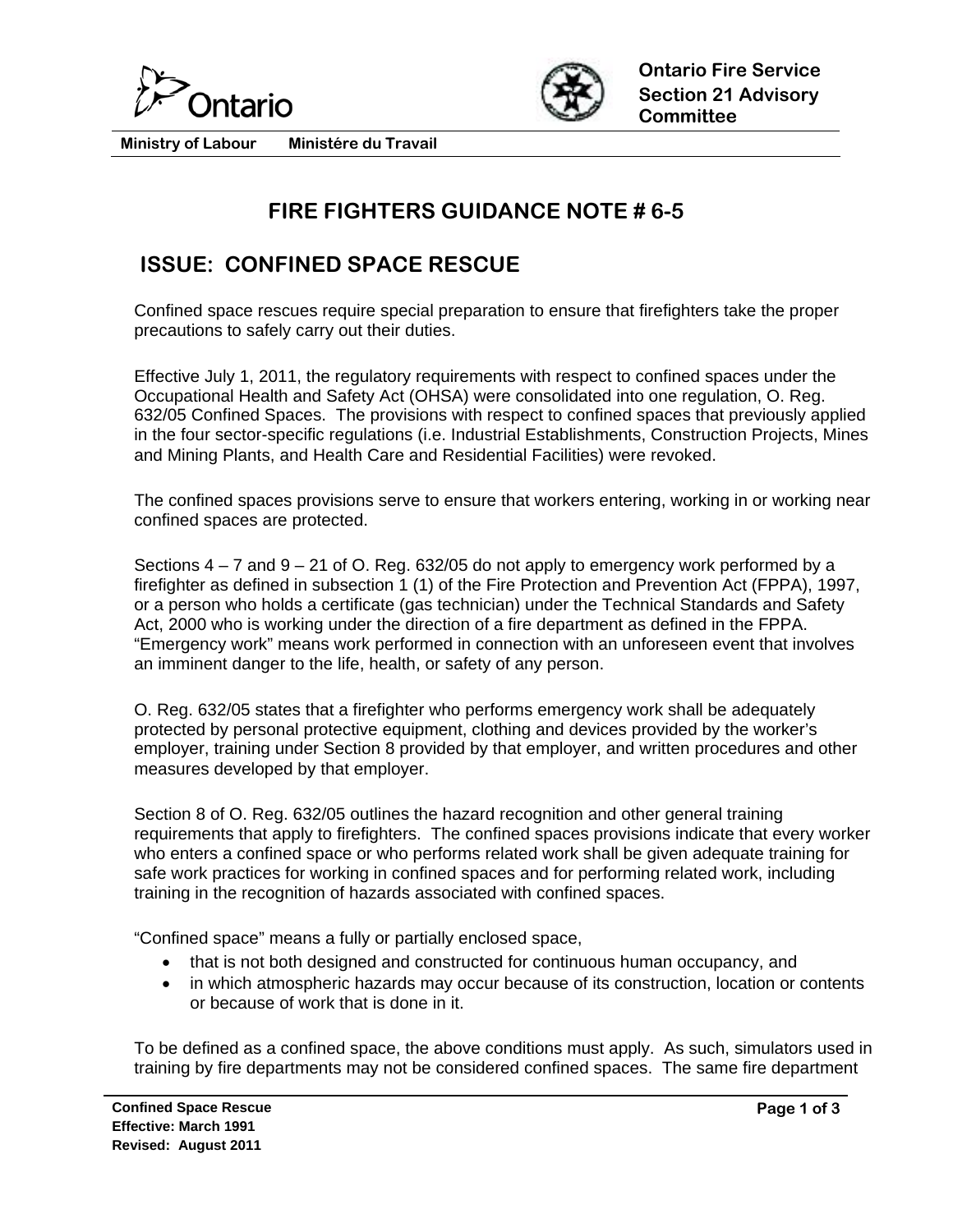



**Ministry of Labour Ministére du Travail** 

policies and procedures that would apply to an emergency incident should be applied during training evolutions.

Fire departments should be aware that 911 emergency response capabilities for confined space rescue cannot be used by workplaces as their on-site rescue response protocol. Emergency services do not replace the requirement for on-site rescue procedures.

Where fire departments make contractual arrangements to provide confined space "on-site rescue" to private industry, fire departments are to ensure that firefighters are appropriately trained (i.e. plan-specific training) to perform the confined space rescue and are capable of immediately implementing the relevant plan and the written on-site rescue procedures that apply to the confined space. (Note: the hazard recognition and other general training requirements are not applicable here.)

Hazards in confined spaces may include toxic substances, lack of oxygen, moving equipment (e.g. augers, agitators), electricity, corrosive or toxic liquids, "quick-sand" type material such as moving grain, water, and falling objects.

The following are minimum precautions:

- ventilate flammable atmospheres below the LEL before entering
- pre-planning and training for confined space rescues
- inspect and calibrate gas detection devices
- ensure that established lock-out procedures for equipment and other hazards have been implemented and followed
- test the atmosphere before entry and continuously while crews are inside (Note: many toxic gases are odourless)
- where practical, ventilate the confined space before entry and continuously while crews are inside
- where a flammable or combustible material presents a fire hazard, station a fire crew in full protective gear with a backup hose-line at the entrance to the confined space
- rescuers who enter the confined space should:
	- a. wear the appropriate protective clothing and equipment for the hazards involved
	- b. be able to communicate with the back-up rescue team using the appropriate communications devices
	- c. wear a full-body harness to which is securely attached a rope, the free end of which is fastened to a stationary object outside the confined space (Note: a mechanical retrieval device may be more effective than manual retrieval)
	- d. be supported by an appropriately equipped back-up rescue team located at the entrance to the confined space
	- e. establish traffic control to prevent injury to rescuers, and
	- f. use appropriate rescue harnesses (i.e. Class III rescue harnesses).